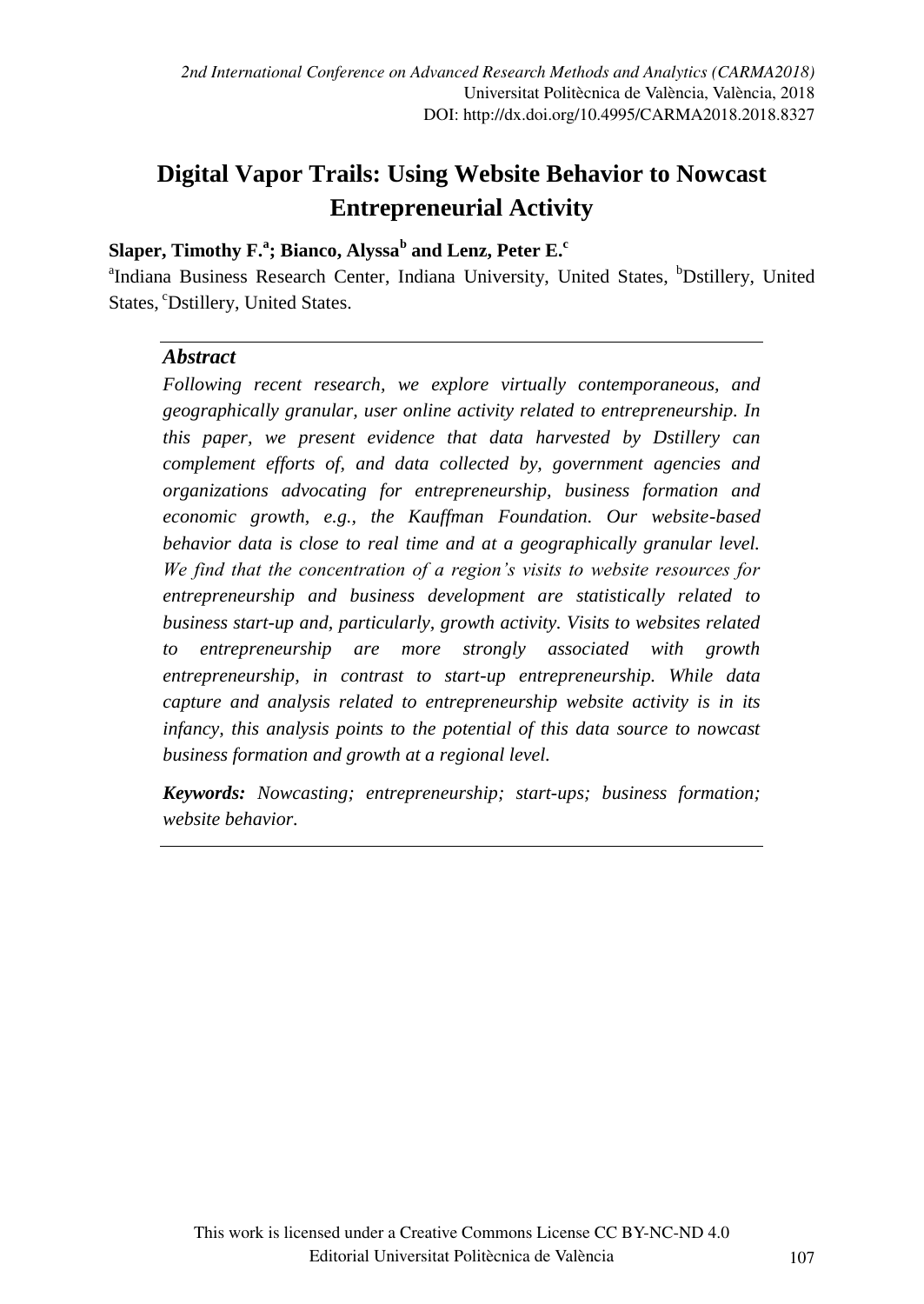## **1. Introduction**

Data based on website activity—or, in this case, the behavior of economic agents—raise the possibility of enabling researchers and policymakers with a means to augment, and make more timely, official government statistics at a geographically granular level. Recently, Google Trends has gained increasing popularity in the practice of "nowcasting" economic variables, as well as other social and health outcomes. Google Trends data have been used to predict the outbreaks and spread of disease (Carneiro & Mylonakis, 2009), tourist flows (Siliverstovs & Wochner, 2018), consumer behaviors (Vosen & Schmidt, 2012), and unemployment (Askitas & Zimmermann, 2009; Pavlicek & Kristoufek, 2015; Naccarato, Pierini, & Falorsi, 2015; Vicente, López-Menéndez, & Pérez, 2015; D'Amuri & Marcucci, 2017).

In short, research on the potential of using digital vapor trails to predict economic outcomes, or nowcast economic activity, is growing (e.g., Choi & Varian, 2012; Wu & Brynjolfsson, 2015; Goel, Hofman, Lahaie, Pennock, & Watts, 2010). As noted by Glaeser, Kim, and Luca (2017), online data sources make it possible to measure new activities and outcomes that, heretofore, were outside the scope of official, traditional data sources.

In this paper, we explore virtually contemporaneous and geographically granular user online activity related to entrepreneurship. We present evidence that data harvested by Dstillery can complement efforts of, and data collected by, government agencies and organizations advocating for entrepreneurship, business formation and economic growth such as the Kauffman Foundation—using a proxy measure of entrepreneurial activity. We extend the existing nowcasting literature based on digital vapor trails by aligning data new to economic research, namely from Dstillery, with data developed by an entrepreneurship advocacy organization—the Kauffman Foundation. Our key contribution is to evaluate the potential (potential because capturing the data is still emerging) of whether website behavior data tracks with time-tested and traditional measures of business formation activity at a regional geographic scale, based on metropolitan statistical areas (MSAs).

## **2. Data and Method**

For over two decades, the Kauffman Foundation has published the Kauffman Index on Entrepreneurship. In many ways, it is the state-of-the-art in measuring business start-ups, formation and growth (Fairlie, Morelix, Reedy, & Russell, 2015; Kauffman Foundation, 2017a, 2017b). Over time, and with much research and analysis, the index differentiated start-up activity and early business growth activity. In other words, what may signal the creation of a new business is not the same as the signals that a new business is growing and prospering. Given the time and research focus devoted to developing the three measures for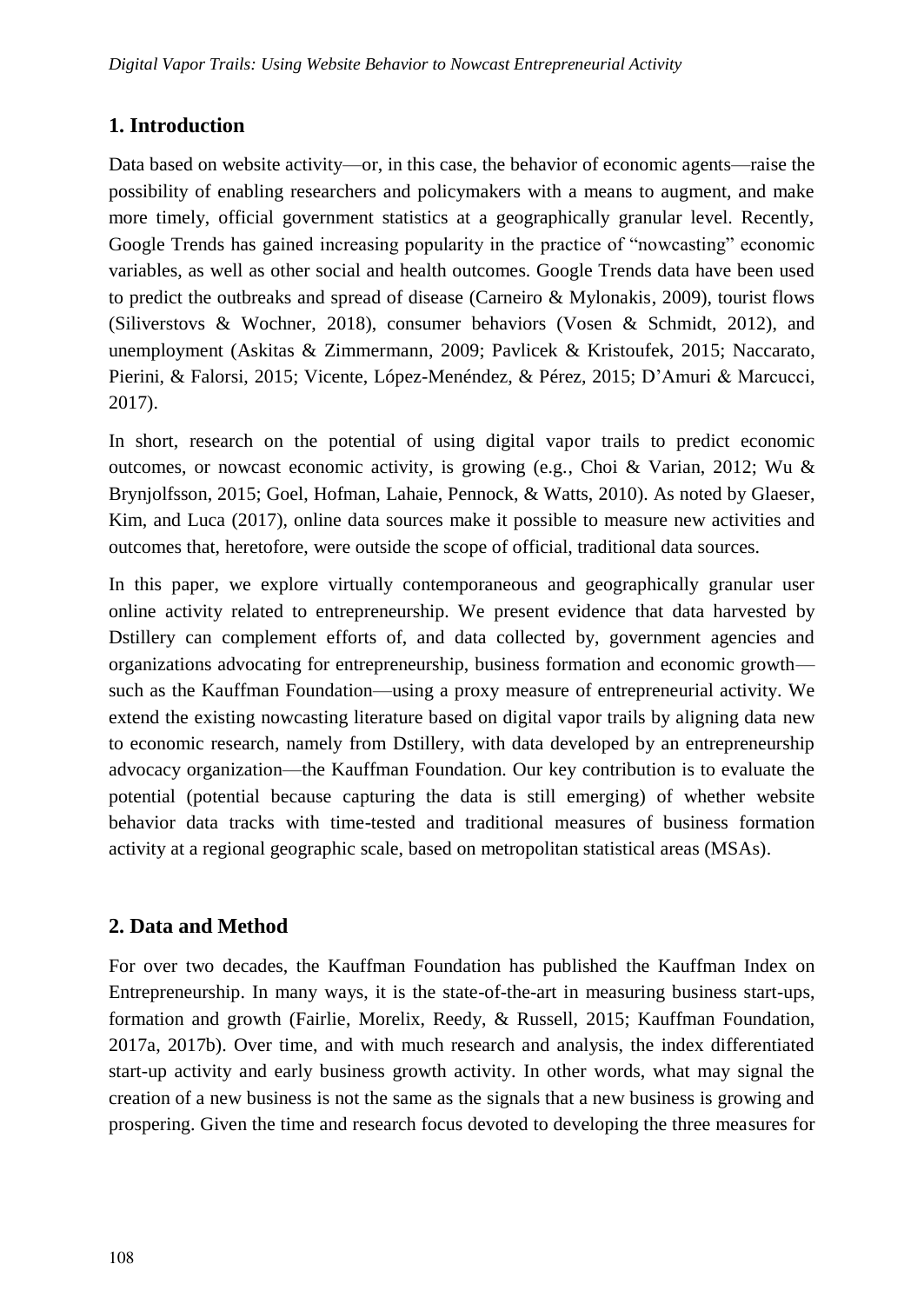the two entrepreneurial categories—start-up and growth—we embrace the six measures that comprise the two indexes as the best available. These data are available for the top 40 metro areas in the country. The Kauffman Foundation does not publish an index for other metro areas.

While Dstillery is well established in the digital marketing ecosystem, the application of their data linking individual website behavior to economic activity is novel. Dstillery is a predictive marketing intelligence firm that anonymously collects, classifies, and disseminates behavioral data. Dstillery's digital data is collected as a proxy for real-world behaviors. Marketers use these data to optimize which devices see ads at times relevant to a consumer (Raeder, Stitelman, Dalessandro, Perlich, & Provost, 2012).

Dstillery can create an analytical category based on the websites a marketer or researcher may think pertains to a particular constituency. Dstillery captures a representative sample of devices that visit these websites and finds the highest scoring features to create a model that scores devices based on their affinity to the behavior of interest (Ibarra  $\&$  Lenz, 2016), in this case the E-ship audience. The score of that set of devices is compared to a random sample of devices across the internet. Device scores are aggregated at the ZIP code level, based on the predicted "home" location of each device according to a probabilistic model that takes into account time of day and frequency of visit to a discrete location.

The Indiana Business Research Center team provided a list of relevant organizations and websites from the Kauffman Foundation website, plus several entrepreneurial website guides, to generate a list of 100 websites for Dstillery to observe and measure traffic. These data for E-ship affinity was, in turn, translated or aggregated from ZIP code geographic units of analysis into MSAs. Concentration of activity values were scaled by the relative population of each ZIP code within an MSA. (Unscaled data yields results that were less robust.)

The first tranche of Dstillery data for entrepreneurship—E-ship—from the website list was captured in January 2018. These data are new and exploratory. The Kauffman Index data are from the latest iteration of the index (2017), but some of the data used to calculate the index are based on business formation relationships, or data, from 2014. We assume one important regional characteristic: A region's internet and website behavior in the late months of 2017 is consistent with that region's experience in 2016 and years previous. That is, people's tastes and interests don't change dramatically in a place/location over time unless there is some titanic event. Another way to view this assumption is that a region's culture does not change quickly; thus, a region's propensity to express interest in activities, entrepreneurial or not, will not change dramatically compared to other regions over the course of a few years.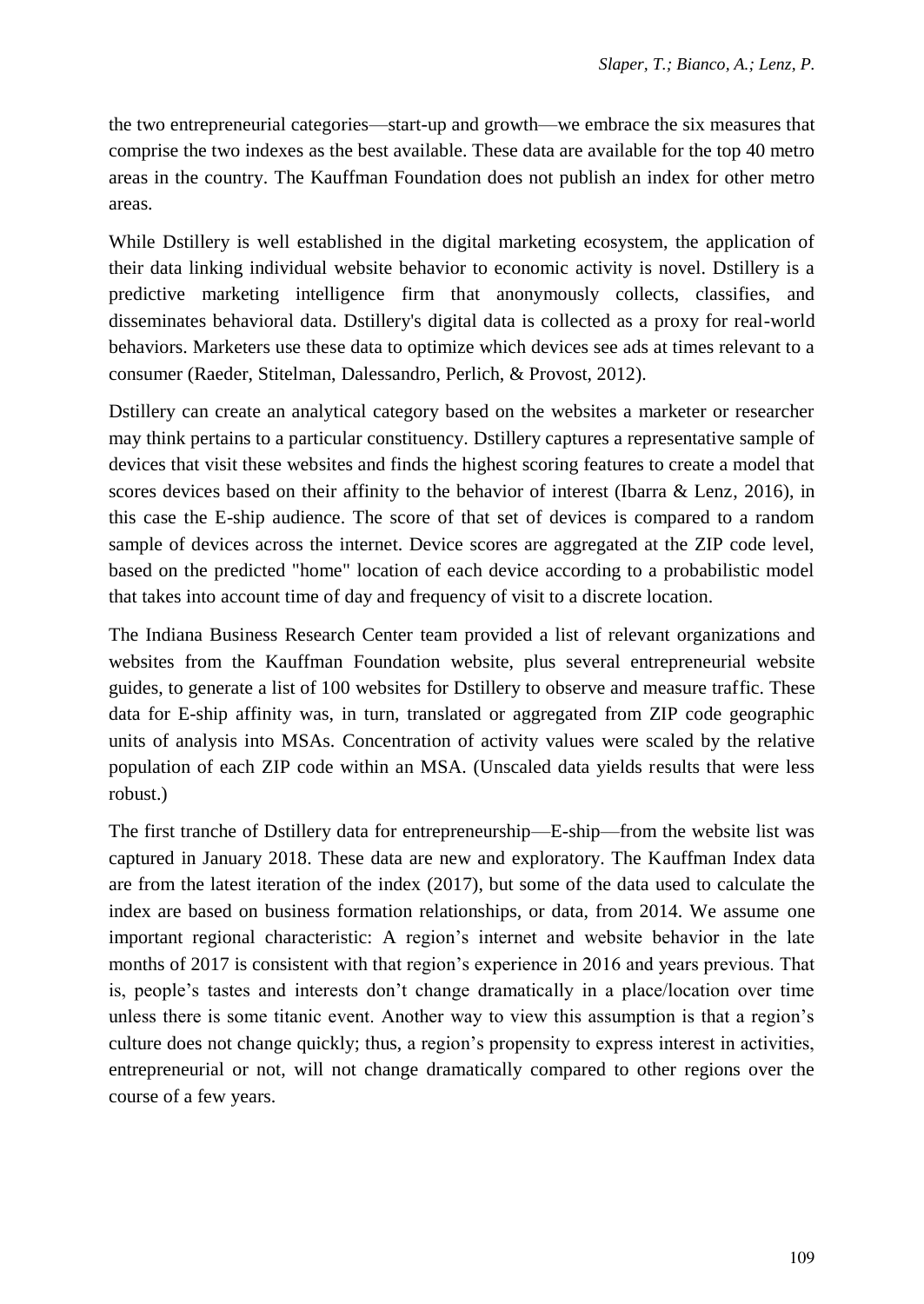One may view this as a corollary of the work of Obschonka et al. (2015): Personality profiles of a region can help explain entrepreneurial activity. One would not expect that the psychological cultural characteristics of a region would change significantly from one year to the next.

## **3. Results**

Because these data are so new—Dstillery only recently started to capture E-ship data—we only have one snapshot of E-ship–related web behavior. (Over time, however, Dstillery is expected to collect these so that researchers will be able to track E-ship concentration changes over time and how they relate or possibly predict start-up and entrepreneurship growth.)

First, we performed a simple correlation between the three sub-measures of the start-up activity and the entrepreneurship growth indexes—six component measures in all (namely the rate, the share and the density) and the Dstillery E-ship measure for website traffic for the 40 metropolitan statistical areas covered by the Kauffman Index data. (Please refer to the Kauffman Foundation reports (2017a, 2017b) for more detail on what the rate, share and density measures capture.)

The correlations are not particularly strong, but there are interesting differences in the relationship between Dstillery E-ship data and the two types of entrepreneurial activity tracked by the Kauffman Foundation. For the start-up index, the correlations are 0.32, 0.00 and 0.19 for rate, share and density components, respectively. The correlations for the entrepreneurial growth index components are 0.49, 0.27 and 0.42 for rate, share and density, respectively. This would indicate that entrepreneurs in the growth phase of their new companies utilize web-based resources to a much greater extent to help them grow their businesses, in contrast to the utilization of entrepreneurs who are just getting started.

We then considered the relationship between Dstillery E-ship and the higher correlated index measures for both start-up rate, growth rate and growth density. We used a simple OLS model to assess the degree to which the variation in the index component values for these three concepts may be explained by the regional/MSA concentration of E-ship website traffic as captured by Dstillery. The explained variation—adjusted R-squares—for the three dependent variables were not particularly strong: Start-up Rate of New Entrepreneurs – 0.08; Rate of Startup Growth – 0.22; and High-Growth Company Density – 0.16. The coefficients are positive with p-values of 0.048, 0.001 and 0.007, respectively.

The modest association suggested by the statistical results is both good news and bad news. That E-ship web traffic can provide some explanatory power across metropolitan areas suggests that this concept and measure may be a good candidate to use as one piece of an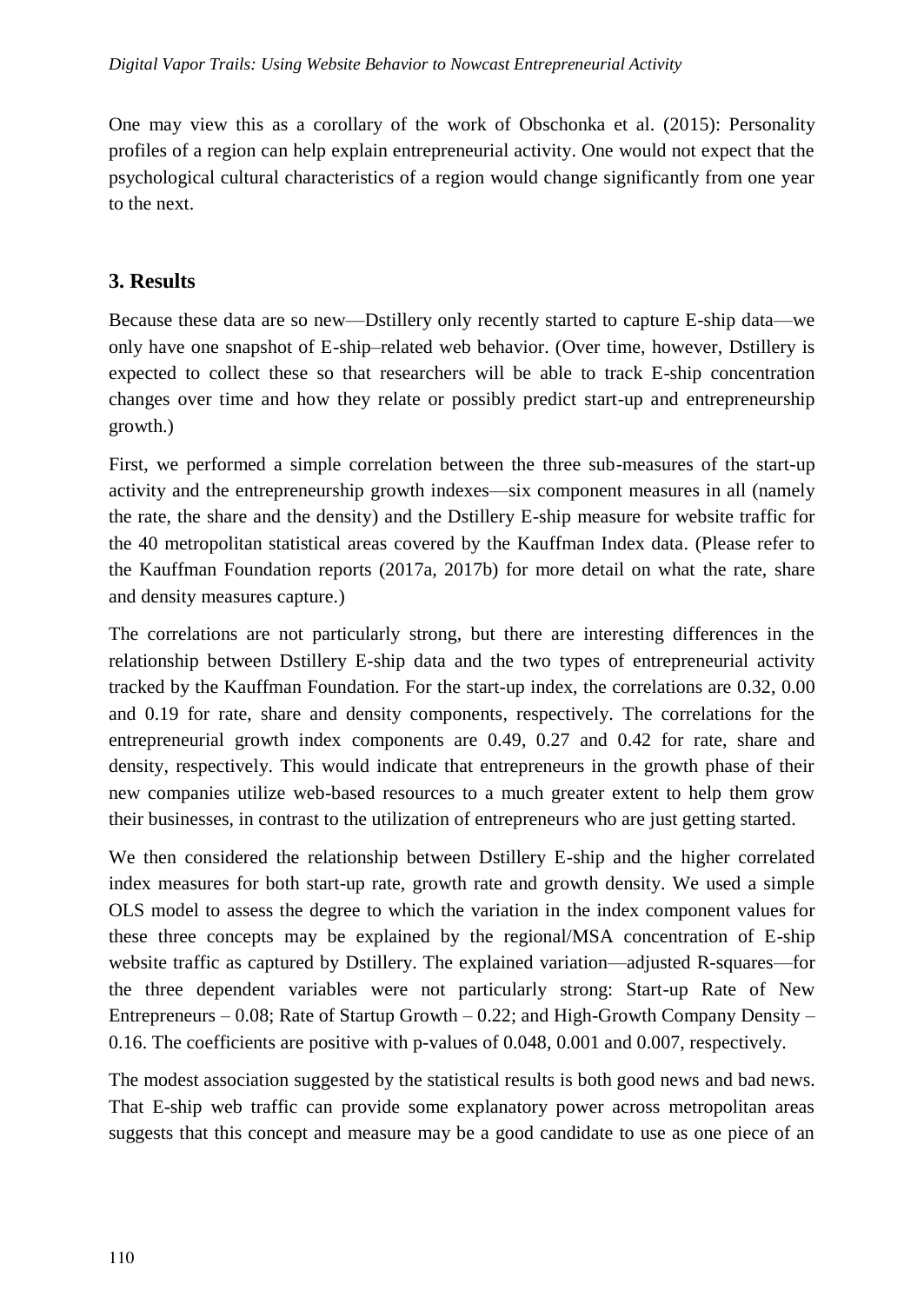entrepreneurship nowcasting data set and deserves further study and development. Part and parcel of that development would be to ensure that the E-ship website universe is complete and captures all relevant web-based resources. The bad news is that this simple exercise has compared differences in two snapshots of metro areas. It doesn't measure change over time. Moreover, the foundational characteristics of each region has not been explored sufficiently in this analysis. The Kauffman measures treat each start-up the same, whether a food truck or a medical testing clinic or a high-tech systems integration company. Arguably, those regions that dominate in the digital and technology space would also have greater connectivity and more devices (digital reach) and would likely have a greater proportion of their denizens who would access web-based resources to gain knowledge, know-how or seek enterprise funding. Regional industry characteristics and opportunities may explain many behaviors.

#### **4. Conclusion**

In this paper, we have used a novel data set to test the hypothesis that regional differences in E-ship–related web traffic may help to explain differences in regional business start-ups and new business growth. The data are so novel, that there is only one snapshot for the concentration of E-ship–related website usage. We compared two snapshots: the Kauffman Index of Entrepreneurship Activity and Dstillery E-ship data for 40 metropolitan areas in the United States. We found that E-ship web activity is more closely associated with growth entrepreneurship than with start-ups. While this difference may be attributed to differences in regional characteristics across metro areas, it may also signal that those in the start-up phase of creating a new business are not as inclined to utilize online resources to learn how to run a business or expand their knowledge base. If predominantly the latter, these findings may point to the need for a policy or resource response to better serve those in the very early stages of starting a business.

Given the one-off nature of the analysis, we cannot currently advocate for the Dstillery Eship data to be considered a viable data source for nowcasting entrepreneurship and business formation. That said, as the data series is captured over time, these data may be valuable for policymakers, economic development practitioners and even government economic statisticians to watch in the future.

## **Acknowledgment**

*This publication was prepared by Tim Slaper, Alyssa Bianco, and Peter Lenz using Federal funds awarded to the Trustees of Indiana University and as a subcomponent under award number ED17HDQ3120040 from the U.S. Economic Development Administration, U.S. Department of Commerce. The statements, findings, conclusions, and recommendations are those of the author(s) and do not necessarily reflect the views of the Economic Development Administration or the U.S. Department of Commerce.*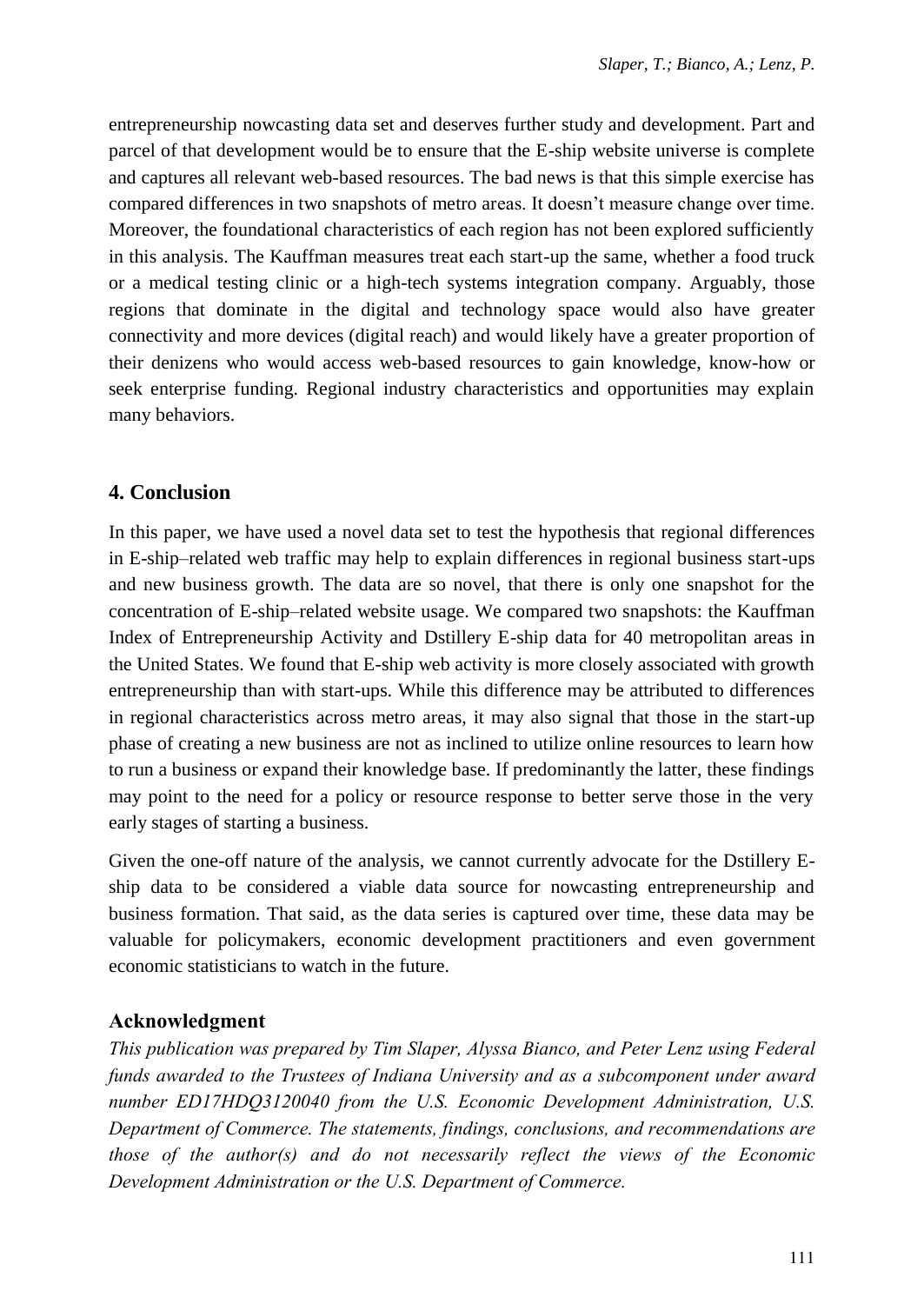#### **References**

- Askitas, N., & Zimmermann, K. (2009). *Google econometrics and unemployment forecasting* (DIW Berlin Discussion Paper 899). Berlin: German Institute for Economic Research. doi:10.2139/ssrn.1465341
- Baker, S. R., & Fradkin, A. (2017). The impact of unemployment insurance on job search: Evidence from Google search data. *The Review of Economics and Statistics, 99*(5), 756– 768.
- Carneiro, H. A., & Mylonakis, E. (2009). Google Trends: A web-based tool for real-time surveillance of disease outbreaks. *Clinical Infectious Diseases, 49*(10), 1557–1564.
- Choi, H., & Varian, H. (2012). Predicting the present with Google Trends. *Economic Record, 88*(s1), 2–9.
- D'Amuri, F., & Marcucci, J. (2017). The predictive power of Google searches in forecasting US unemployment. *International Journal of Forecasting, 33*(4), 801–816.
- Fairlie, R. W., Morelix, A., Reedy, E. J., & Russell, J. (2015). The Kauffman Index 2015: Startup activity national trends. Kansas City, MO. doi: 10.2139/ssrn.2613479
- Glaeser, E. L., Kim, H., & Luca, M. (2017). *Nowcasting the local economy: Using Yelp data to measure economic activity* (NBER Working Paper 24010). Cambridge, MA: National Bureau of Economic Research.
- Goel, S., Hofman, J. M., Lahaie, S., Pennock, D. M., & Watts, D. J. (2010). Predicting consumer behavior with Web search. *Proceedings of the National Academy of Sciences*, *107*(41), 17486-17490.
- Ibarra, P. & Lenz, P. (2016, March). Using digital signals to measure audience brand engagement at major sports events: The 2015 MLB season. Paper presented at *MIT Sloan Sports Analytics Conference,* Boston.
- Kauffman Foundation (2017a). Kauffman Index 2017: Growth entrepreneurship metropolitan area and city trends. Kansas City, MO. doi:10.2139/ssrn.3080714
- Kauffman Foundation (2017b). 2017 Kauffman Index of Startup Activity: Metropolitan area and city trends. Kansas City, MO. doi:10.2139/ssrn.2974544
- Naccarato, A., Pierini, A., & Falorsi, S. (2015). *Using Google Trend data to predict the Italian unemployment rate* (Department of Economics Working Paper 203). Rome: University Roma Tre.
- Obschonka, M., Stuetzer, M., Gosling, S. D., Rentfrow, P. J., Lamb, M. E., Potter, J., & Audretsch, D. B. (2015). Entrepreneurial regions: Do macro-psychological cultural characteristics of regions help solve the "knowledge paradox" of economics? *PLOS ONE*, *10*(6). doi:10.1371/journal.pone.0129332
- Pavlicek, J., & Kristoufek, L. (2015). Nowcasting unemployment rates with Google searches: Evidence from the Visegrad Group countries. *PLOS ONE, 10*(5). doi:10.1371/journal.pone.0127084
- Raeder, T., Stitelman, O., Dalessandro, B., Perlich, C., & Provost, F. (2012). Design principles of massive, robust prediction systems. *Proceedings of the 18th ACM SIGKDD International Conference on Knowledge Discovery and Data Mining* (KDD